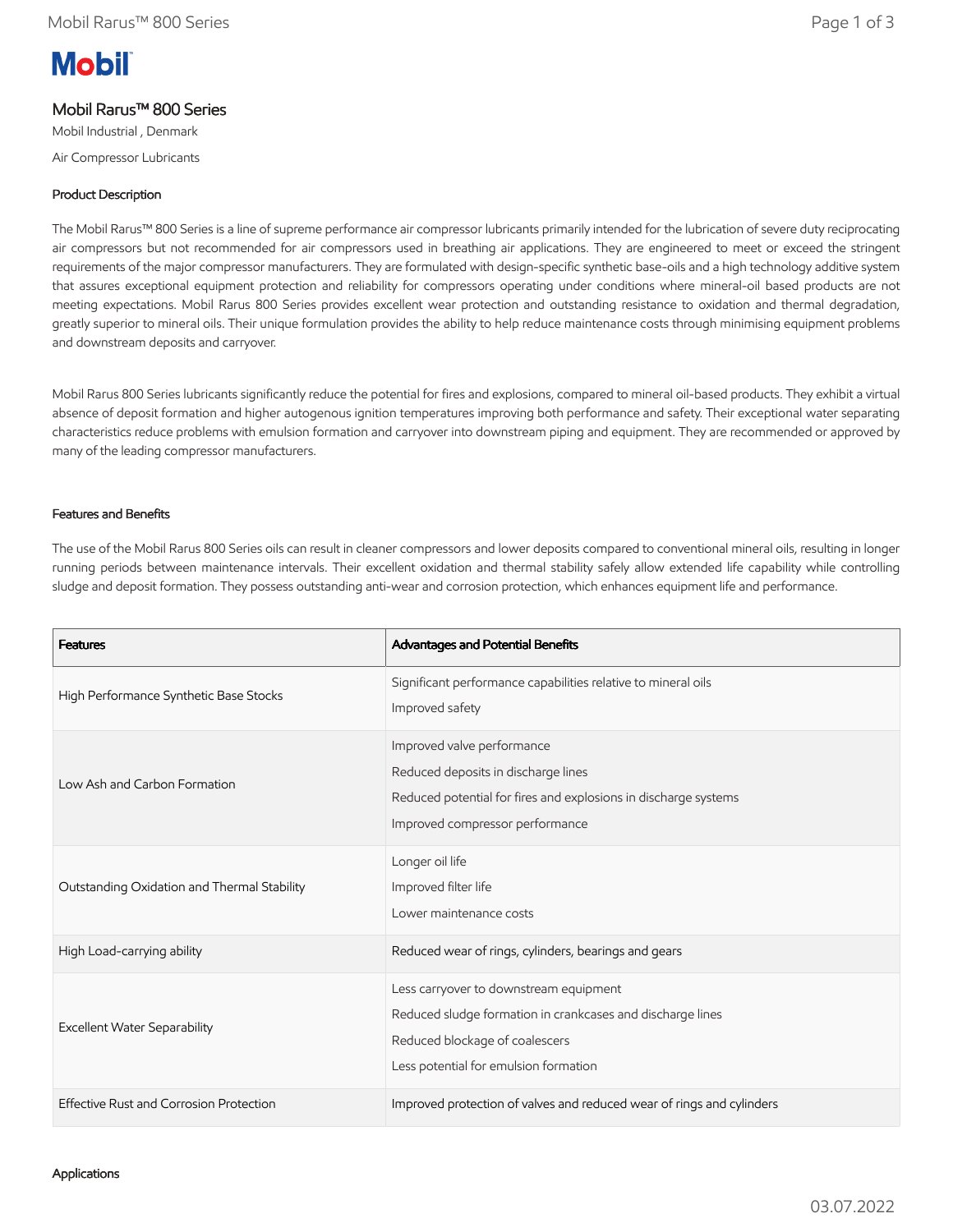#### Mobil Rarus™ 800 Series Page 2 of 3

The Mobil Rarus 800 Series oils are recommended for single and multistage air compressors, but are not recommended for air compressors used in breathing air applications. They are particularly effective for continuous high temperature operation with discharge temperatures up to 200°C. They are suitable for reciprocating and rotary type machines with the lower viscosity grades mainly used in rotary compressors. Rarus 800 Series oils are recommended for units with a history of excess oil degradation, poor valve performance or deposit formation. They are compatible with all metals used in compressor construction and with mineral oil-based lubricants but admixture will detract from their performance capabilities. Mobil Rarus 800 Series oils are compatible with seals made from fluorinated hydrocarbon, silicone, fluorosilicone, polysulfide, Viton, Teflon, and high nitrile Buna N NBR (above 36% acrylonitrile) materials. Materials not recommended include low nitrile Bune N NBR (below 30% acrylonitrile), natural and butyl rubbers, Neoprene, polyacrylate, styrene/butadiene and chlorosulfonated polyethylene.

Oil resistant paints are not affected by Mobil Rarus 800 Series, but lacquer, varnish, pvc and acrylic paints are not recommended.

The following types of compressor applications have shown excellent performance with the Mobil Rarus 800 Series oils:

- All types of air compressors but specifically recommended for reciprocating air compressor
- Units operating under severe conditions
- Multistage units with a history of excessive oil degradation from mineral oil-based products
- They can be used for cylinder and crankcase lubrication
- Compressor systems with critical gears and bearings
- Compressors used in stationary and mobile applications

#### Properties and Specifications

| Property                                              | 824           | 827            | 829            |
|-------------------------------------------------------|---------------|----------------|----------------|
| Grade                                                 | <b>ISO 32</b> | <b>ISO 100</b> | <b>ISO 150</b> |
| Copper Strip Corrosion, 3 h, 121 C, Rating, ASTM D130 | 1B            | 1B             | 1B             |
| Flash Point, Cleveland Open Cup, °C, ASTM D92         | 244           | 270            | 270            |
| Foam, Sequence I, Stability, ml, ASTM D892            | $\Omega$      | $\Omega$       | $\mathbf{0}$   |
| Foam, Sequence I, Tendency, ml, ASTM D892             | 10            | 10             | 10             |
| Kinematic Viscosity @ 100 C, mm2/s, ASTM D445         | 5.5           | 10.12          | 13.2           |
| Kinematic Viscosity @ 40 C, mm2/s, ASTM D445          | 29.5          | 107.5          | 158            |
| Pour Point, °C, ASTM D5950                            | $-54$         | $-36$          | $-40$          |
| Rust Characteristics, Procedure A, ASTM D665          | <b>PASS</b>   | <b>PASS</b>    | <b>PASS</b>    |
| Total Acid Number, mgKOH/g, ASTM D974(mod)            | 0.06          | 0.15           | 0.14           |
| Viscosity Index, ASTM D2270                           | 127           | 66             | 70             |

#### Health and Safety

Health and Safety recommendations for this product can be found on the Material Safety Data Sheet (MSDS) @ [http://www.msds.exxonmobil.com/psims](http://www.msds.exxonmobil.com/psims/psims.aspx) /psims.aspx

All trademarks used herein are trademarks or registered trademarks of Exxon Mobil Corporation or one of its subsidiaries unless indicated otherwise.

06-2022 ExxonMobil Nordic